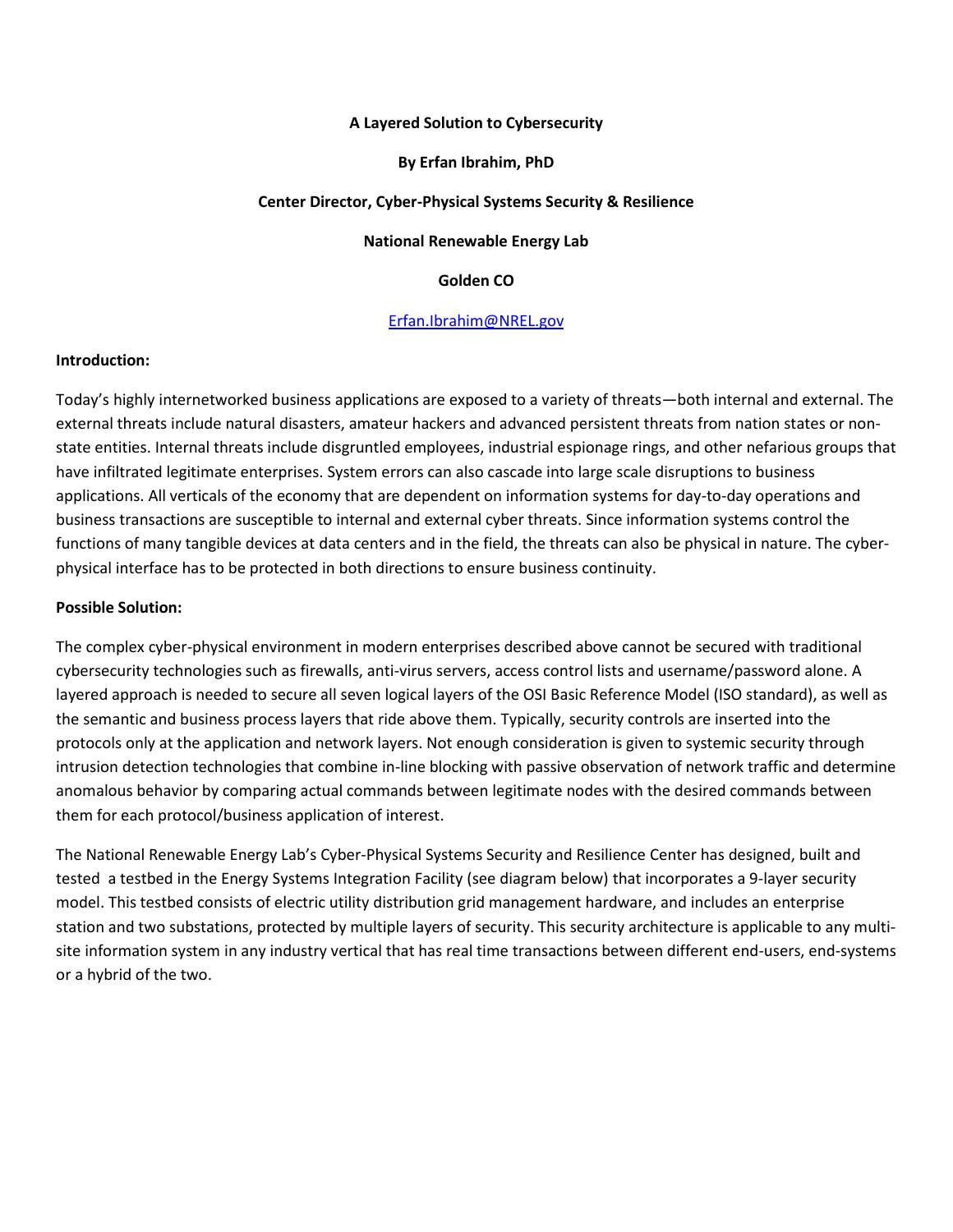

NREL Cyber-Physical Systems Security & Resilience Testbed

# **Network Description**

The testbed consists of an enterprise site with a Cisco ASA 5512x firewall facing the Internet and a Cisco 3850 Layer 2/3 switch. The Cisco 3850 switch has three VLANs configured on it (Information Technology, Operational Technology and Management VLAN). The IT VLAN contains the DNS server, the SMTP server, the FTP Server and the Syslog server. The OT VLAN contains Distribution Management System and Enterprise Information System devices commonly found in the control center of a typical distribution utility. The management VLAN contains the management ports of the cybersecurity technologies, with a logical separation from the production network to limit access to only authorized network administrator staff.

The testbed connects the enterprise site with two substation sites through a mock Internet Service Provider network represented by an ISP switch. Each substation has a Cisco ASA 5512x firewall facing the ISP switch and a Cisco 3850 Layer 2/3 switch behind it representing the Bus Network, and containing the Advanced Substation Platform (substation logic in a box). Each Bus switch is connected to another Cisco 3850 Layer 2/3 switch, representing the Field Network by connecting the field equipment (Electric Vehicle Charger, Electric Storage, and Photovoltaic Simulator–which represents a solar array) to the 2 substations. The testbed uses the Open Shortest Path First (OSPF) routing protocol.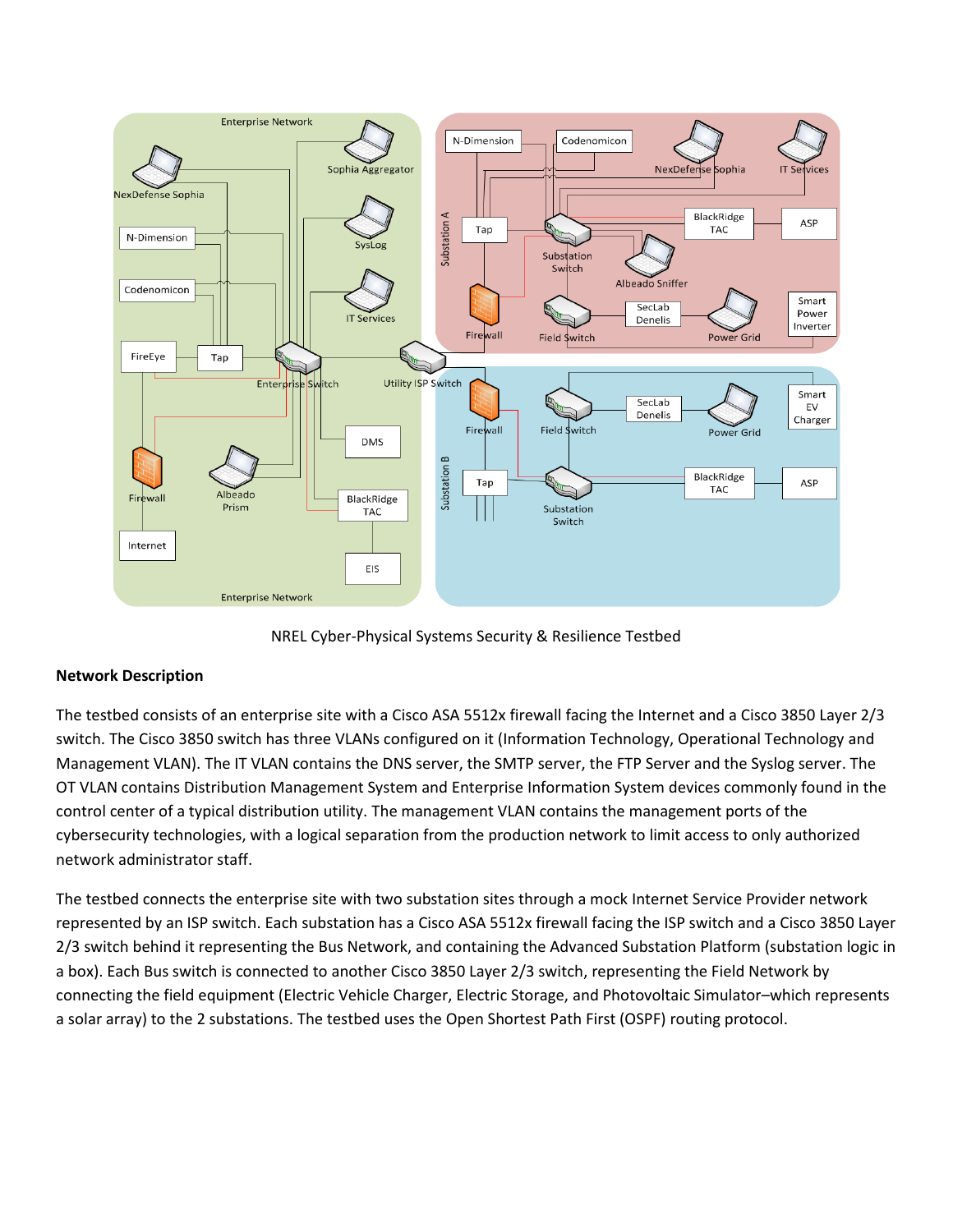## **Power Systems Use Case Description:**

The testbed supports Distribution Grid Management use cases such as Auto-Sectionalizing and Restoration, Volt-Var Optimization, EV charging with Demand Response, PV smoothing with Electric Storage and Frequency Regulation with Electric Storage. These use cases are supported by the Advanced Substation Platform in each substation via built-in software modules communicating with field equipment via the Modbus TCP protocol. The Advanced Substation Platform in each substation communicates with the Enterprise Information System via a proprietary protocol. The Enterprise Information System communicates with the Distribution Management System via the Distributed Network Protocol version 3 (DNP3). With these power system use cases, this testbed represents the complete ecosystem of a typical distribution utility's IT, OT and Management system.

## **Cyber-Security Architecture Description:**

The testbed is secured by the following controls:

- 1. The Enterprise firewall is configured for VPN access through role-based access control, requiring unique login credentials for each user, and restricting access to specific nodes of the testbed based on their specific role.
- 2. Reflexive access control lists are set up to allow OT nodes to send notifications and files to the IT VLAN and receive acknowledgements. But no unilateral communication is allowed from the IT VLAN to the OT VLAN or Management VLAN under any circumstances. This allows IT/OT convergence to occur to support the Distribution Grid Management application, but without compromising the OT VLAN nodes by IT VLAN traffic that may contain inside threats, or viruses and other malware from the Internet.
- 3. Bi-directional data can be transmitted between the Enterprise station and each substation in the IT VLAN, between the Enterprise station and each substation in the OT VLAN, and between the Enterprise station and each substation in the Management VLAN. However, no data can be sent or received between the two substations.
- 4. All Cisco Layer 2/3 switches (Bus and Field) are configured with "sticky" specification, which locks the MAC address of legitimate nodes to unique interfaces of the switch. If the device is removed from the interface it cannot be re-attached unless the switch interface is re-enabled. Unauthorized MAC addresses cannot connect to any enabled interface. All unused interfaces on each switch are disabled by configuration to minimize unauthorized access by insider threat.
- 5. The most recent security patches and software upgrades have been applied on each server, to minimize software vulnerabilities that can be exploited by hackers.
- 6. Strong authentication—which is difficult to break with password cracking tools—has been enforced on each testbed node.

The testbed uses BlackRidge Transport Access Control (TAC) to provide in-line blocking to protect the Enterprise Information System and the two Advanced Substation Platforms. This system inserts authenticated tokens in the first TCP segment header to ensure that only legitimate users access these nodes. This limits the possibility of distributed denial of service attacks.

In-line blocking is also provided by the SecLab Denelis platform to prevent unauthorized access to field equipment on the Modbus TCP server. The Denelis is a hardware layer filter that strips all header information from each data packet and verifies that the payload consists of only authentic commands from a legitimate source before forwarding it to the